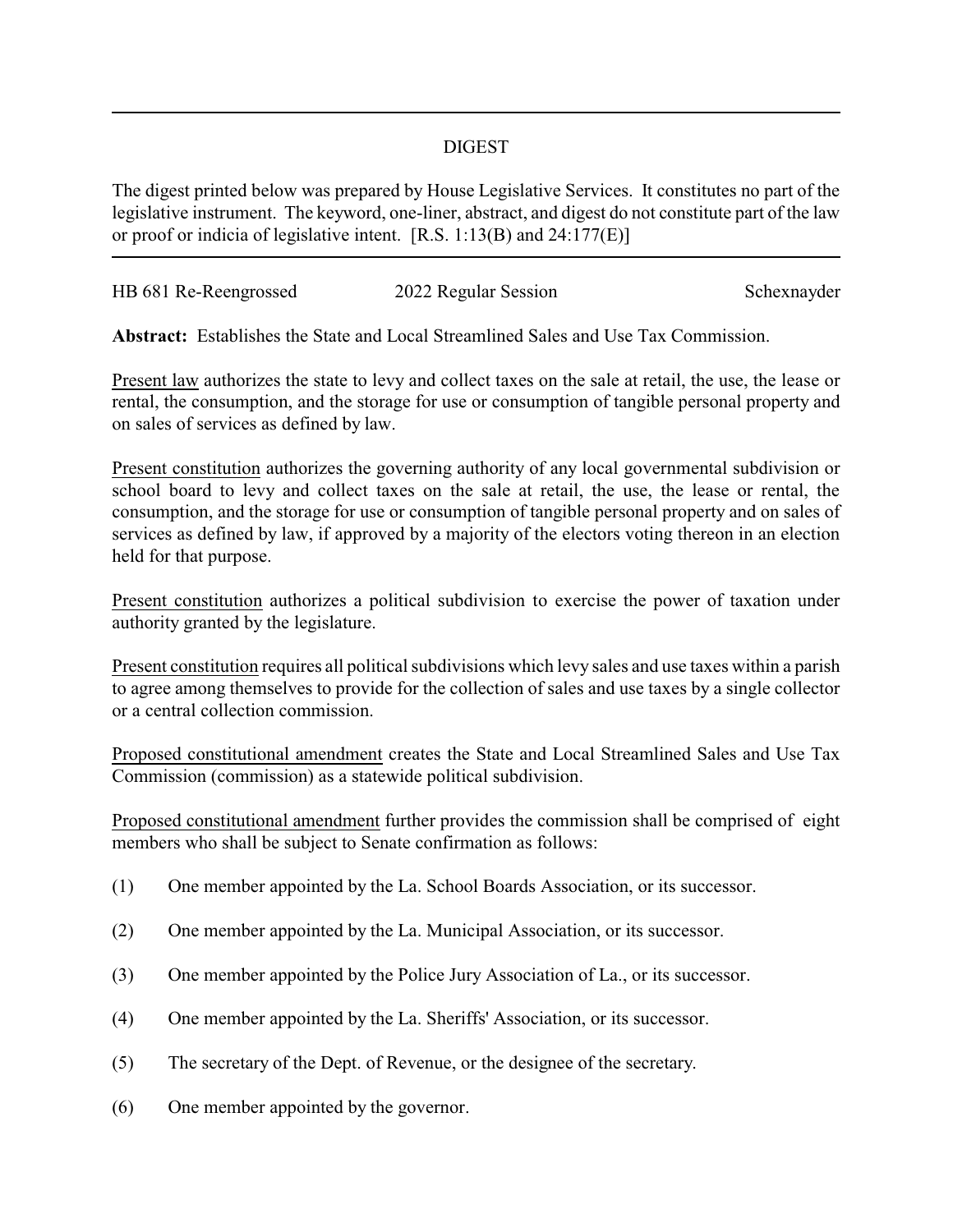- (7) One member appointed by the speaker of the House of Representatives.
- (8) One member appointed by the president of the Senate.

Proposed constitutional amendment provides that the initial members of the commission shall be appointed at the first meeting of the commission.

Proposed constitutional amendment requires the chairman and vice-chairman to be elected annually. Requires the first chairman of the commission to be a member referenced above in Paragraphs (1) through (4) and the first vice-chairman to be a member referenced above in Paragraphs (5) through (8). Further requires the following chairman to be a member referenced above in Paragraphs (5) through (8) and the vice-chairman to a member referenced above in Paragraphs (1) through (4). Requires the chairman and vice-chairman positions to rotate each year in this manner.

Proposed constitutional amendment provides that the first meeting of the commission shall be called by the speaker of the House of Representatives no later than one year following the enactment of statutory provisions pursuant to proposed constitutional amendment.

Proposed constitutional amendment provides that the duties and obligations of the commission shall be determined by law and requires a two-thirds vote of the legislature to enact any statutory provisions relative to the duties, funding, or obligations of the commission.

Proposed constitutional amendment further provides beginning on the effective date of statutory law enacted pursuant to proposed constitutional amendment, the provisions of the present constitution related to the local collection of sales and use taxes shall cease to be effective and shall be inapplicable and inoperable for the limited purposes of the commission's duties as set forth in proposed constitutional amendment.

Proposed constitutional amendment provides that absent the enactment of statutory provisions pursuant to proposed constitutional amendment, local sales and use tax collection shall be as provided for in the present constitution and state sales and use tax collection shall be as provided by present law.

Proposed constitutional amendment provides that the commission shall provide for streamlined electronic filing and electronic remittance of all sales and use taxes levied within the state. Further provides for prompt remittance of all monies collected and specifies that monies collected shall be the property of the respective taxing authority levying the tax.

Proposed constitutional amendment requires the commission to issue policy advice and to develop rules, regulations, and guidance to simplify and streamline the audit process for sales and use taxpayers.

Proposed constitutional amendment requires the commission to be funded by both state and local sales and use tax revenues considered by the commission to be reasonable and necessary costs of administration and collection of sales and use taxes.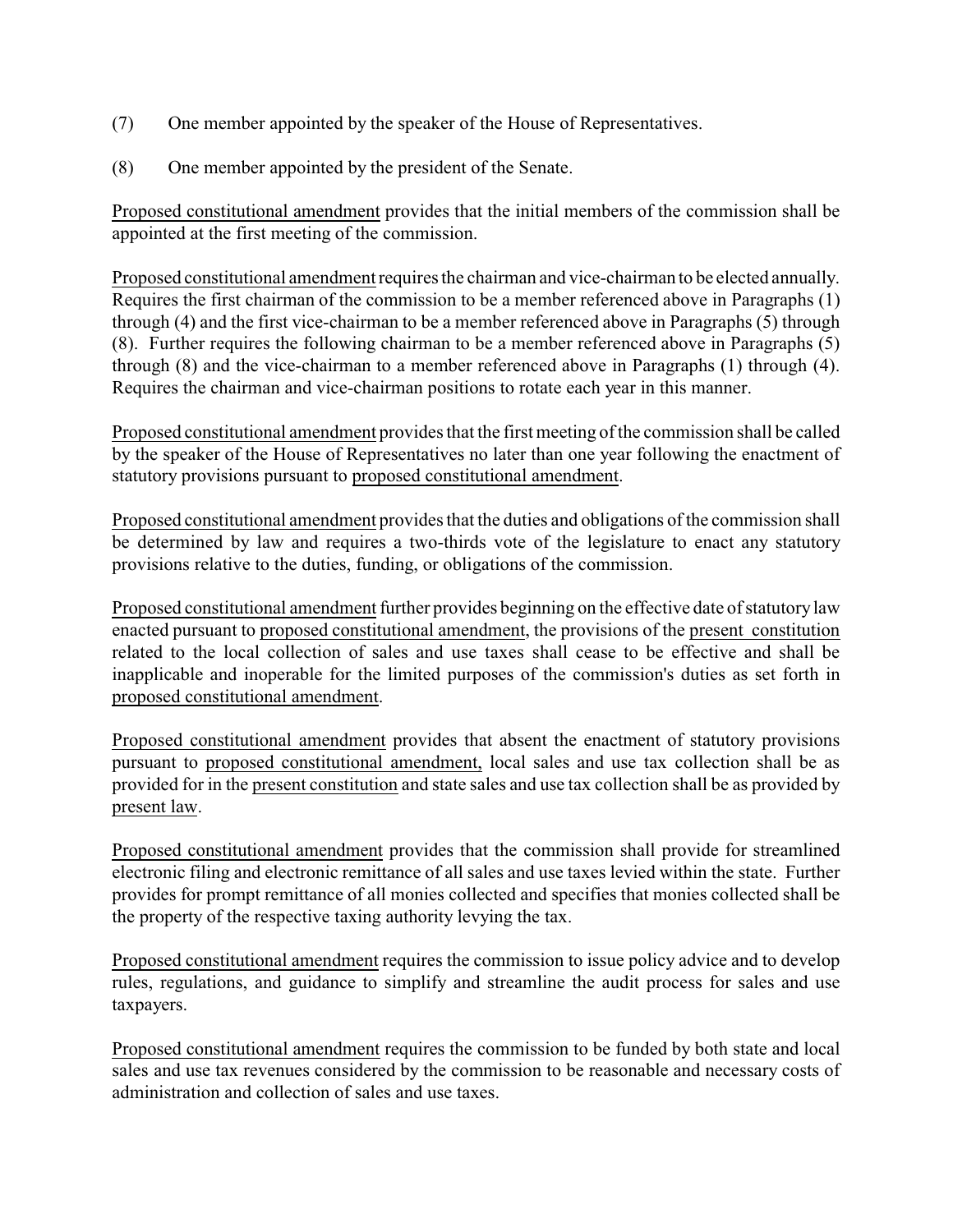Proposed constitutional amendment provides that one year following the first meeting of the commission, the La. Sales and Use Tax Commission for Remote Sellers and the La. Uniform Local Sales Tax Board shall be abolished.

Proposed constitutional amendment provides that the powers, duties, functions, and responsibilities of these entities shall be transferred to the commission. Provides that any reference in law to the La. Sales and Use TaxCommission for Remote Sellers and the La. Uniform Local Sales Tax Board shall be deemed to apply to the commission. Further provides that all books, papers, records, actions, property, and employees of La. Sales and Use Tax Commission for Remote Sellers and the La. Uniform Local Sales Tax Board shall be transferred to the commission.

Proposed constitutional amendment provides that the adoption or amendment of any administrative rule of the commission shall require a vote of two-thirds of the members and shall be in accordance with the provisions of the Administrative Procedure Act.

Provides for submission of the proposed amendment to the voters at the statewide election to be held Nov. 8, 2022.

(Adds Const. Art. VII, §3.1)

## Summary of Amendments Adopted by House

- The Committee Amendments Proposed byHouse Committee on Ways and Means to the original bill:
- 1. Change the name of the commission from the Streamlined Sales and Use Tax Commission to the State and Local Streamlined Sales and Use Tax Commission.
- 2. Provide that present constitution provisions related to the local collection of sales and use taxes shall cease to be effective and shall be inapplicable and inoperable for the limited purposes of the proposed constitutional amendment when statutory provisions enacted pursuant to proposed law become effective.
- 3. Require the commission to be funded by both state and local sales and use tax revenues collected and deemed by the commission to be reasonable and necessary costs of the administration and collection of sales and use taxes.
- 4. Provide that when the La. Sales and Use Tax Commission for Remote Sellers and the La. Uniform Local Sales Tax Board are abolished one year after the first meeting of the commission, all references in law to these entities shall be deemed to apply to the commission and all books, papers, records, actions, property, and employees of these entities shall be transferred to the commission.
- The Committee Amendments Proposed byHouse Committee on Civil Law and Procedure to the engrossed bill: